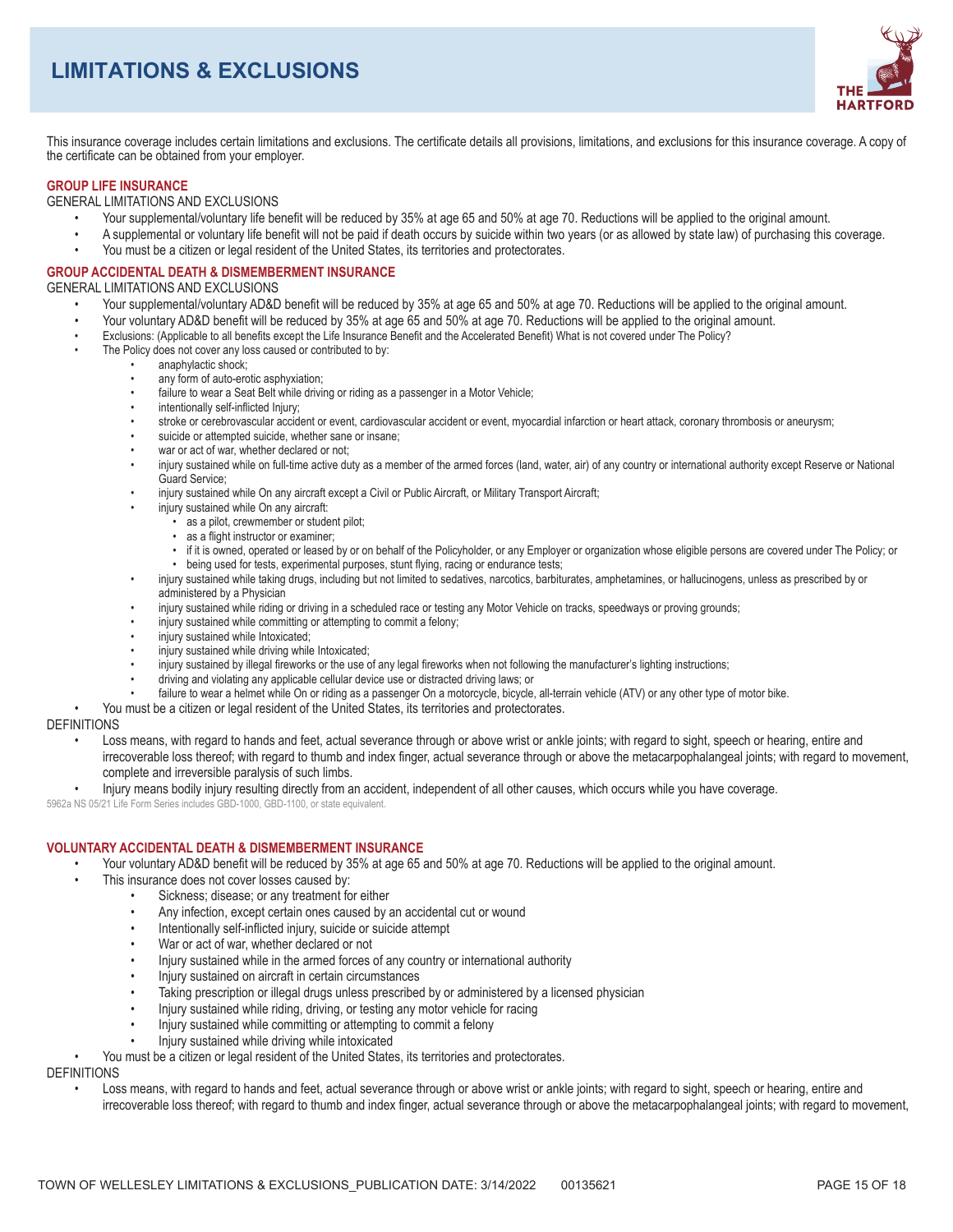### complete and irreversible paralysis of such limbs.

Injury means bodily injury resulting directly from an accident, independent of all other causes, which occurs while you have coverage.

5962c NS 05/21 Accident Form Series includes GBD-1000. GBD-1300, or state equivalent.

# **GROUP LONG TERM DISABILITY INSURANCE**

# **LIMITATIONS AND EXCLUSIONS**

# **GENERAL EXCLUSIONS**

- You must be under the regular care of a physician to receive benefits.
	- You cannot receive disability insurance benefit payments for disabilities that are caused or contributed to by:
		- War or act of war (declared or not)
		- The commission of, or attempt to commit a felony  $\bullet$
		- An intentionally self-inflicted injury
		- Your being engaged in an illegal occupation

# PRE-EXISTING CONDITIONS

- Your insurance excludes the benefits you can receive for pre-existing conditions. In general, if you were diagnosed or received care for a condition before the effective date of your certificate, you will be covered for a disability due to that condition only if:
	- You have not received treatment for your condition for 3 months before the effective date of your insurance, or
	- You have been insured under this coverage for 12 months prior to your disability commencing, so you can receive benefits even if you're receiving treatment, or
	- You have already satisfied the pre-existing condition requirement of your previous insurer

### **LIMITATIONS**

- Mental Illness and Substance Abuse Limitation. If you are disabled because of Mental Illness or because of alcoholism or the use of narcotics, sedatives, stimulants, hallucinogens or other similar substance, benefits will be payable for a maximum of 24 months in your lifetime, unless at the end of that 24 months, you
- are confined to a hospital or other place licensed to provide medical care for your disability.

### **OFFSETS**

- Your benefit payments will be reduced by other income you receive or are eligible to receive due to your disability, such as:
	- Social Security disability insurance (please see next section for exceptions)
	- Workers' compensation
	- Other employer-based insurance coverage you may have
	- Unemployment benefits
	- Settlements or judgments for income loss
	- Retirement benefits that your employer fully or partially pays for (such as a pension plan)
- Your benefit payments will not be reduced by certain kinds of other income, such as:
	- $\bullet$ Retirement benefits if you were already receiving them before you became disabled
	- Retirement benefits that are funded by your after-tax contributions your personal savings, investments, IRAs or Keoghs profit-sharing  $\bullet$
	- $\bullet$ Most personal disability policies
	- Social Security cost-of-living increases  $\bullet$

This example is for purposes of illustrating the effect of the benefit reductions and is not intended to reflect the situation of a particular claimant under the Policy:

Insured's monthly [Pre-Disability Earnings/Basic Monthly Pay] \$3,000 Long term disability benefits percentage x 60% Unreduced maximum benefit \$1,800 Less Social Security disability benefit per month - \$900 Less state disability income benefit per month - \$300 Total amount of long term disability benefit per month \$600

## THIS POLICY PROVIDES LIMITED BENEFITS.

This limited benefit plan (1) does not constitute major medical coverage, and (2) does not satisfy the individual mandate of the Affordable Care Act (ACA) because the coverage does not meet the requirements of minimum essential coverage.

In New York: This Disability policy provides disability income insurance only. It does NOT provide basic hospital, basic medical or major medical insurance as defined by the New York State Department of Financial Services.

5962d NS 05/21 Disability Form Series includes GBD-1000, GBD-1200, or state equivalent.

# **GROUP ACCIDENT INSURANCE**

# **LIMITATIONS AND EXCLUSIONS**

The benefits payable are based on the insurance in effect on the date of the covered accident, subject to the definitions, limitations, exclusions and other provisions of the policy.

You and your dependent(s) must be citizens or legal residents of the United States, its territories and protectorates.

This insurance does not provide benefits for any loss that results from or is caused by:

- Suicide or attempted suicide, whether sane or insane, or intentionally self-inflicted injury
- War or act of war, whether declared or undeclared, or a nuclear, chemical, biological, or radiological event
- A covered person's participation in a felony, riot or insurrection
- A covered person's service in the armed forces or units auxiliary to it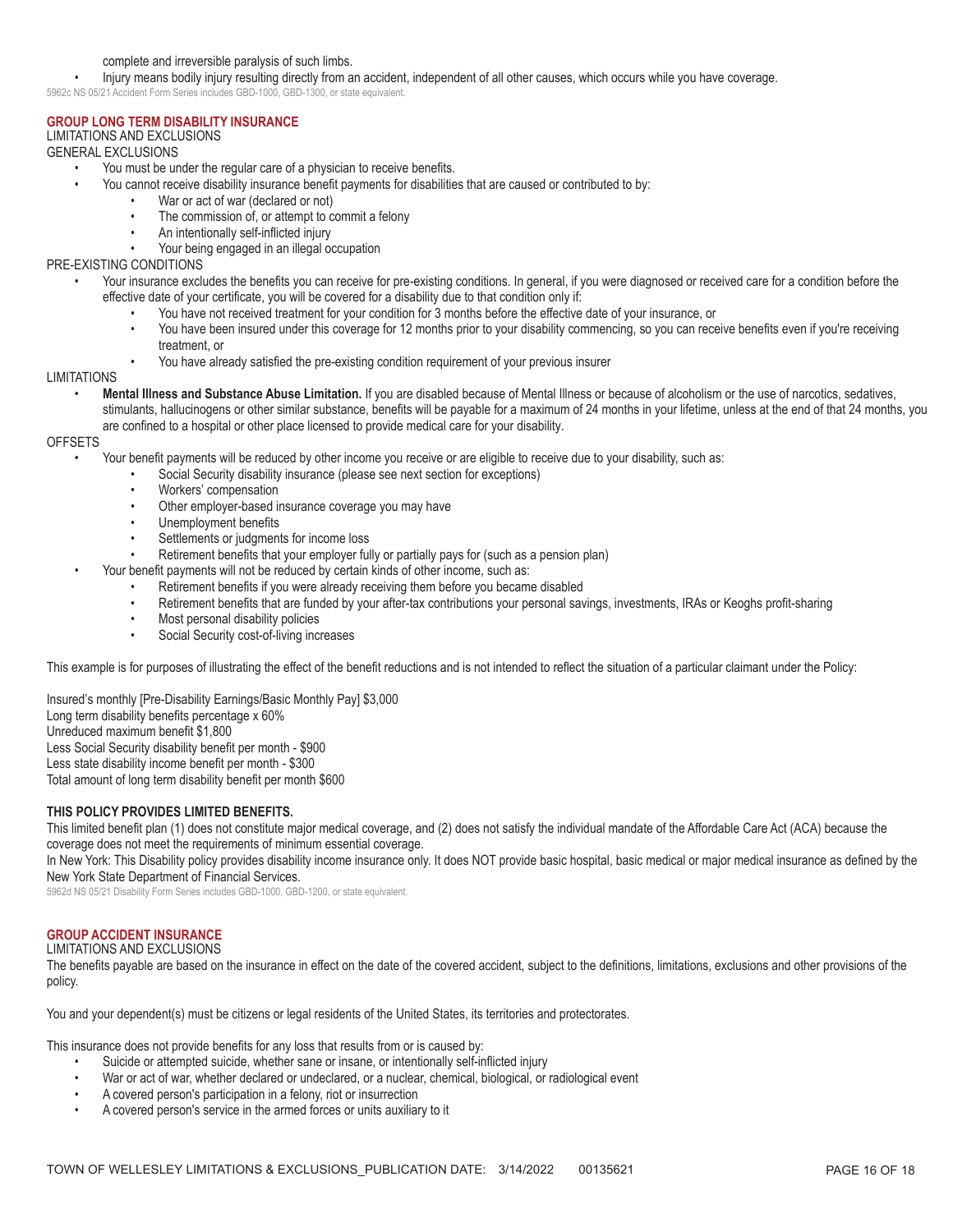- A covered person's taking drugs, unless as prescribed by or administered by a physician, or being intoxicated as defined by the jurisdiction in which the cause of loss was incurred
- A covered person's sickness or bacterial infection
- A covered person's participation in bungee jumping or hang gliding
- A covered person's participation or competition in semi-professional or professional sports
- Cosmetic surgery or any other elective procedure that is not medically necessary
- While a covered person is on any aircraft: as a pilot, crewmember or student pilot; as a flight instructor or examiner; if it is owned, operated or leased by or on behalf of the policyholder, or any employer or organization whose eligible persons are covered under the policy; or being used for tests, experimental purposes, stunt flying, racing or endurance tests
- Operating, learning to operate, serving as a crew member of or jumping or falling from any aircraft
- Riding in or driving any motor-driven vehicle in a race, stunt show or speed test

All exclusions may not be applicable, or may be adjusted, as required by state requlations in the situs state of a group.

### **NOTICES**

THIS IS A LIMITED ACCIDENT ONLY BENEFIT POLICY

## THIS POLICY IS A LIMITED ACCIDENT ONLY BENEFIT POLICY.

This limited benefit plan (1) does not constitute major medical coverage, and (2) does not satisfy the individual mandate of the Affordable Care Act (ACA) because the coverage does not meet the requirements of minimum essential coverage. In New York: This Accident policy provides ACCIDENT insurance only. It does NOT provide basic hospital, basic medical or major medical insurance as defined by the New York State Department of Financial Services. IMPORTANT NOTICE-THIS POLICY DOES NOT PROVIDE COVERAGE FOR SICKNESS.

5962g NS 05/21 Accident Form Series includes GBD-2000, GBD-2300, or state equivalent.

# **GROUP CRITICAL ILLNESS INSURANCE**

# **LIMITATIONS AND EXCLUSIONS**

The benefits payable are based on the insurance in effect on the date of the diagnosis of a covered illness, subject to the definitions, limitations, exclusions and other provisions of the policy.

You and your dependent(s) must be citizens or legal residents of the United States, its territories and protectorates.

Benefit Separation Periods. If a covered person is diagnosed with a covered illness, and is subsequently diagnosed with another covered illness, the following separation periods apply between benefit payments. If the subsequent diagnosis is for: 1) A different, non-related covered illness than the first diagnosis (e.g. a cancer illness then a vascular illness), then a 3 month separation period applies; 2) A covered illness that is related to the first (e.g. two vascular illnesses, like heart attack and stroke), then a 6 month separation period applies; 3) The same covered illness as the first (e.g. two heart attacks) as allowed by the Recurrence Benefit, then a 6 month separation period applies.

Exclusions. This insurance does not provide benefits for any loss that results from or is caused by:

- Suicide, attempted suicide or intentionally self-inflicted injury, whether sane or insane
- War or act of war, declared or undeclared
- A covered person's participation in a felony, riot or insurrection
- A covered person's engaging in any illegal occupation
- A covered person's service in the armed forces or units auxiliary to them

General Limitations. Benefits under the policy are not payable for any covered illness:

- Diagnosed prior to the effective date of insurance for a covered person (except for newborn children)
- " Diagnosed during an applicable benefit separation period
- For which a covered person has already received a benefit payment under the policy, unless the covered illness is included in a recurrence provision
- For which a covered person has already received a benefit payment under the recurrence provision

In addition, benefits are not payable for any critical illness not included as a covered illness in your certificate.

### **NOTICES**

### THIS POLICY PROVIDES LIMITED BENEFITS FOR SPECIFIED DISEASES ONLY.

This limited benefit plan (1) does not constitute major medical coverage, and (2) does not satisfy the individual mandate of the Affordable Care Act (ACA) because the coverage does not meet the requirements of minimum essential coverage. In New York: This policy provides limited benefits health insurance only. It does NOT provide basic hospital, basic medical or major medical insurance as defined by the New York State Department of Financial Services.

Please note: For residents of CA, GA, NJ and NY, since this is a limited benefit health product, persons without comprehensive health benefits from an individual or group health insurance policy or an HMO, or an employer plan providing essential health benefits are not eligible for this insurance. In addition, NY residents covered by another Critical Illness or specified disease plan are not eligible for coverage. For residents of CT, ID, ME, NH, and WV, a person covered by any Title XIX program (Medicaid or any similar name) is not eligible for this insurance.

5962f NS 05/21 Critical Illness Form Series includes GBD-2600, GBD-2700, or state equivalent.